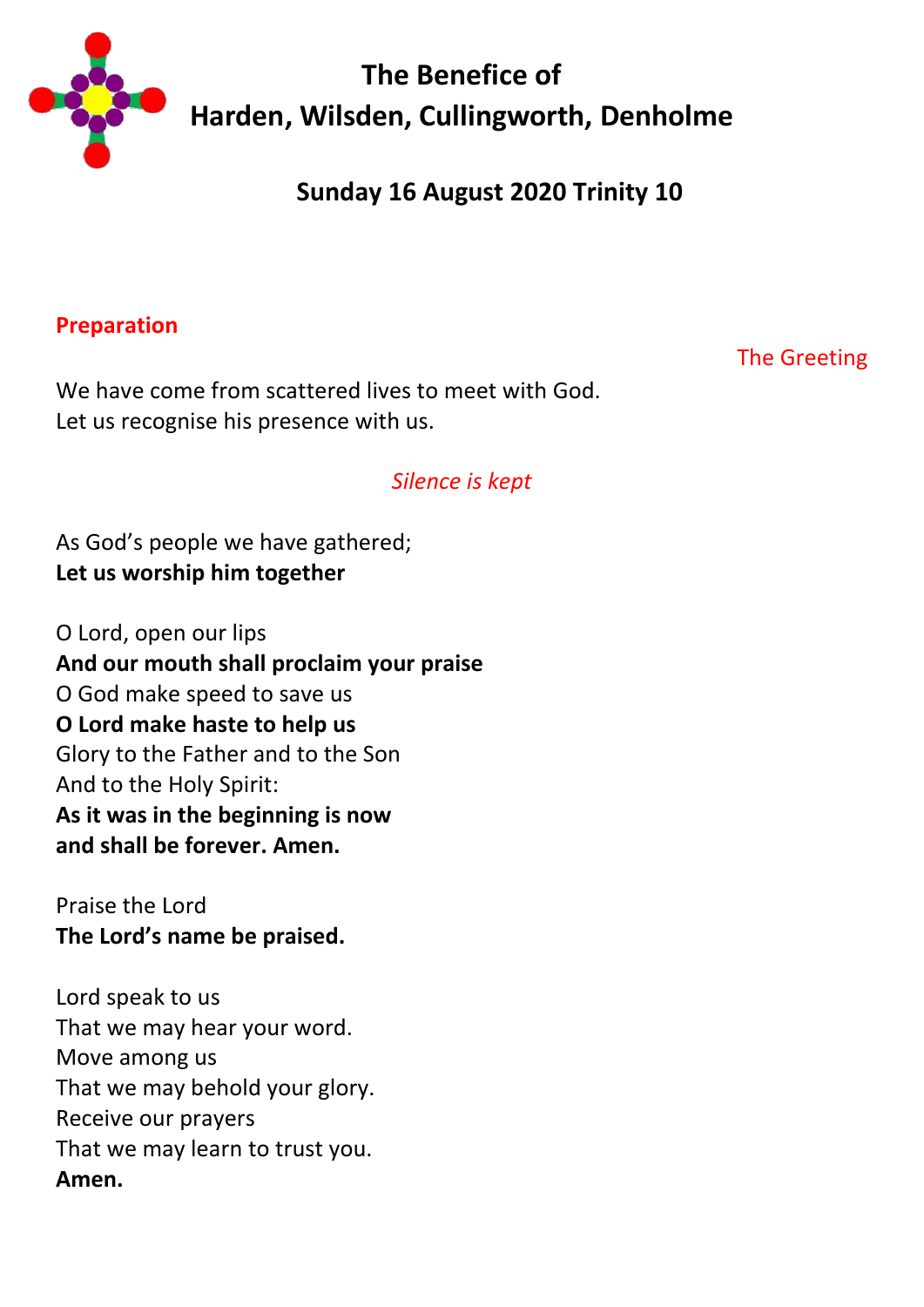### Prayers of Penitence

God shows his love for us In that, while we were still sinners, Christ died for us. Let us then show our love for him By confessing our sins in penitence and faith. **God of mercy We acknowledge that we are all sinners. We turn from the wrong that we have thought and said and done, and are mindful of all that we have failed to do. For the sake of Jesus, who died for us, forgive us for all that is past, and help us to live each day in the light of Christ our Lord. Amen.**

May almighty God have mercy on us, Forgive us our sins, And bring us to eternal life, Through Jesus Christ our Lord. **Amen.**

The Collect

Lord of heaven and earth, as Jesus taught his disciples to be persistent in prayer, give us patience and courage never to lose hope, but always to bring our prayers before you; through Jesus Christ our Lord. **Amen.**

#### The First Reading: **Romans 11:1-2a, 29-32**

I ask then: Did God reject his people? By no means! I am an Israelite myself, a descendant of Abraham, from the tribe of Benjamin. God did not reject his people, whom he foreknew. Do you not know what the scripture says of Elijah, how he pleads with God against Israel?

For God's gifts and his call are irrevocable. Just as you who were at one time disobedient to God have now received mercy as a result of their disobedience,so they too have now become disobedient in order that they too may now receive mercy as a result of God's mercy to you. For God has bound everyone over to disobedience so that he may have mercy on them all.

This is the word of the Lord: **Thanks be to God.**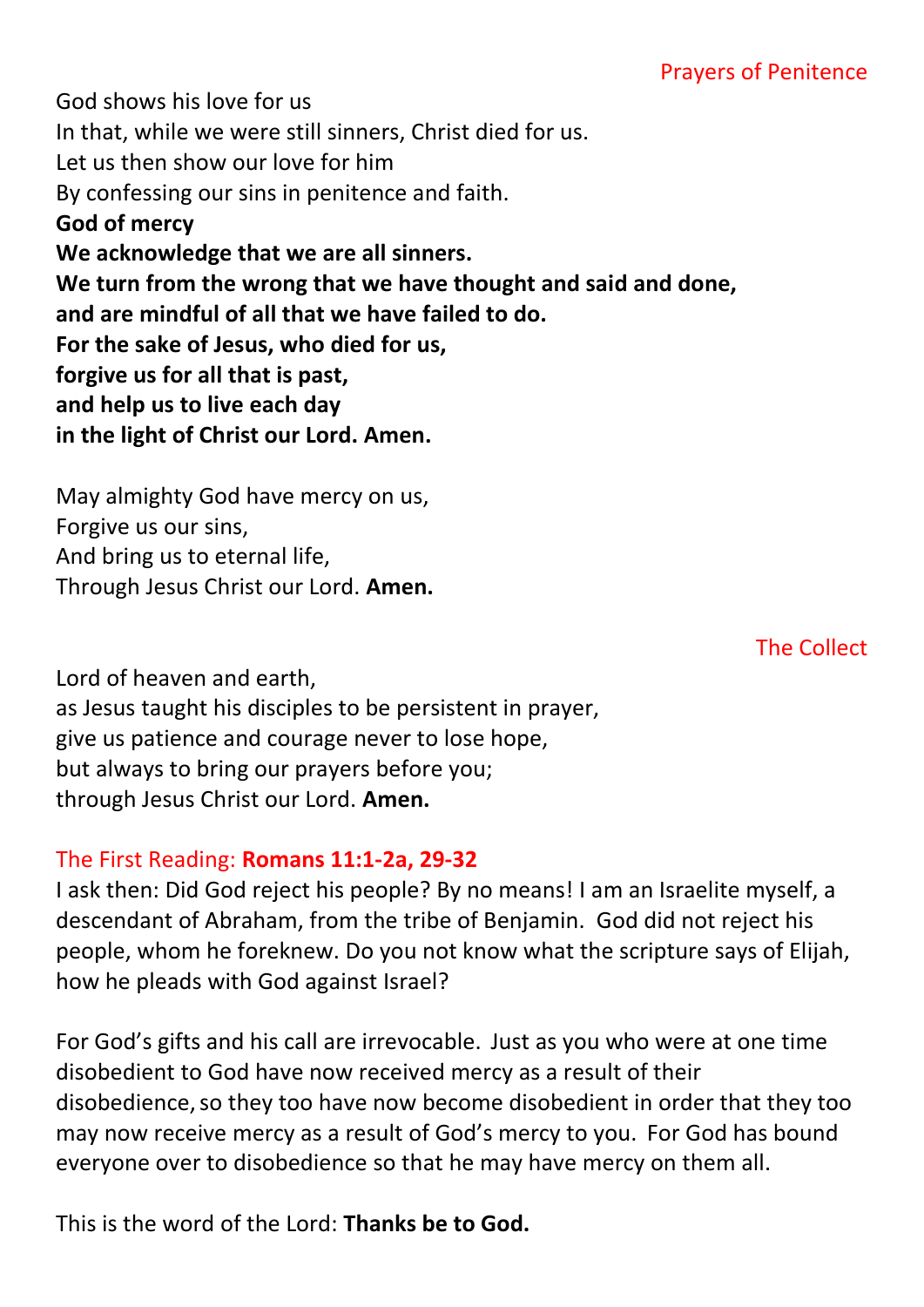### The Gospel: **Matthew 15:10-28**

Jesus called the crowd to him and said, "Listen and understand. What goes into someone's mouth does not defile them, but what comes out of their mouth, that is what defiles them." Then the disciples came to him and asked, "Do you know that the Pharisees were offended when they heard this?"

He replied, "Every plant that my heavenly Father has not planted will be pulled up by the roots. Leave them; they are blind guides. If the blind lead the blind, both will fall into a pit."

Peter said, "Explain the parable to us."

"Are you still so dull?" Jesus asked them. "Don't you see that whatever enters the mouth goes into the stomach and then out of the body? But the things that come out of a person's mouth come from the heart, and these defile them. For out of the heart come evil thoughts—murder, adultery, sexual immorality, theft, false testimony, slander. These are what defile a person; but eating with unwashed hands does not defile them."

Leaving that place, Jesus withdrew to the region of Tyre and Sidon. A Canaanite woman from that vicinity came to him, crying out, "Lord, Son of David, have mercy on me! My daughter is demon-possessed and suffering terribly." Jesus did not answer a word. So his disciples came to him and urged him, "Send her away, for she keeps crying out after us."

He answered, "I was sent only to the lost sheep of Israel." The woman came and knelt before him. "Lord, help me!" she said. He replied, "It is not right to take the children's bread and toss it to the dogs." "Yes it is, Lord," she said. "Even the dogs eat the crumbs that fall from their master's table."

Then Jesus said to her, "Woman, you have great faith! Your request is granted." And her daughter was healed at that moment.

This is the Gospel of the Lord: **Praise to you, O Christ.**

### Reflection from Suzy McCarter

Isaiah 56: 7,8 "For my house shall be called a house of prayer for all peoples. Thus, says the Lord God, who gathers the outcasts of Israel, I will gather others to them besides those already gathered."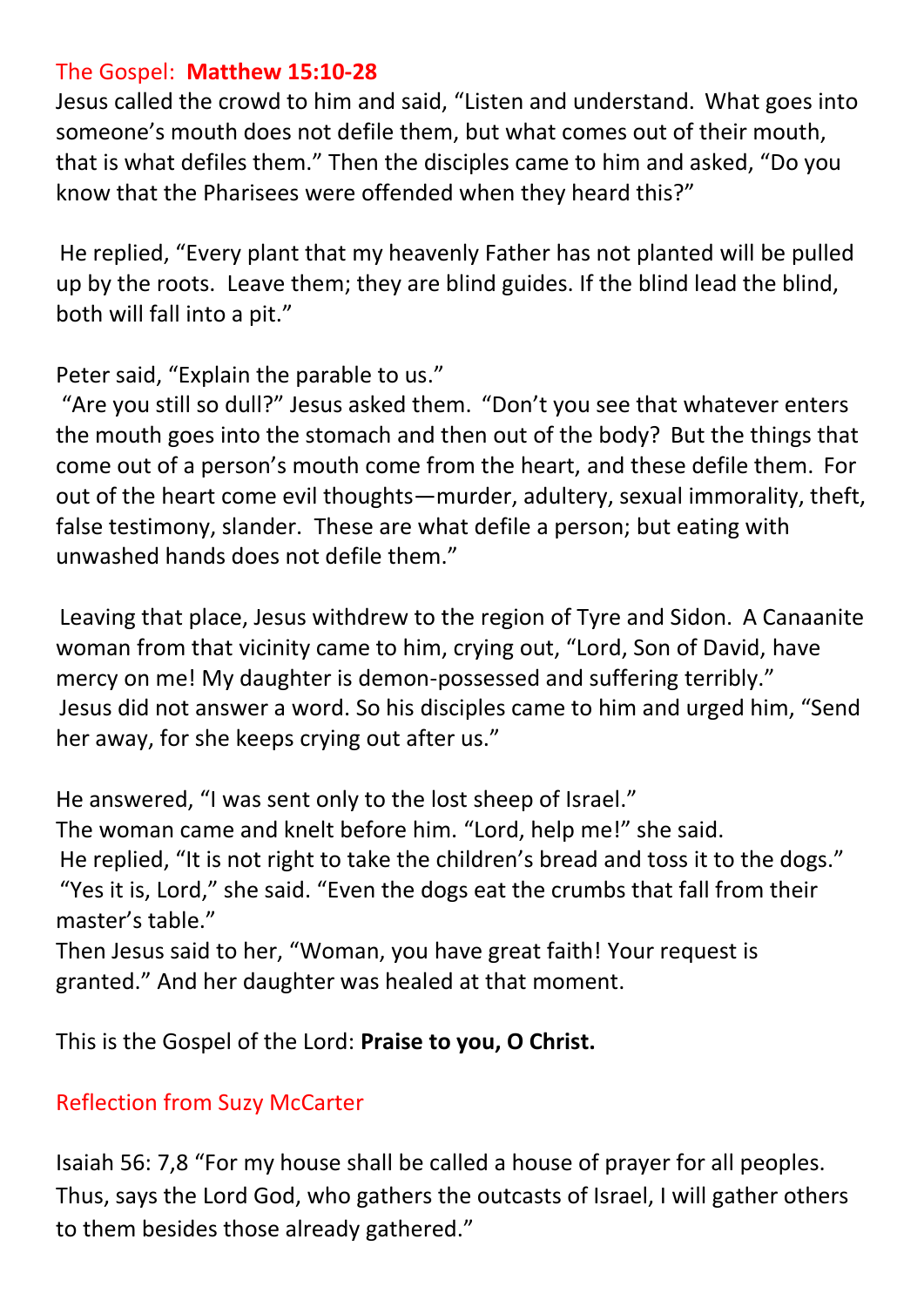Matthew 15: 17-20 "Do you not see that whatever goes into the mouth enters the stomach, and goes out into the sewer? But what comes out of the mouth proceeds from the heart, and this is what defiles. For out of the heart come evil intentions, murder, adultery, fornication, theft, false witness, slander. These are what defile a person,"

Matthew 15:24 "I was sent to the lost sheep of the house of Israel…. Let it be done for you as you wish."

Prayer and the power of prayer is clearly encapsulated in the cry of the Canaanite woman who is so persistent that Jesus hears and answers her despite his claim that he was not sent to the Canaanites but to the Israelites. He receives her and welcomes her by commenting on how great her faith is and granting her request. God is merciful and God will hear and answer us. Isaiah says that God will gather in both the Israelites and others besides those already gathered. This is the clear message that the Kingdom of God is open to those who seek admittance and the harvest is continuing. We are not an exclusive club or a closed shop. On Sunday we read about Paul telling the Romans that in Christ there is "no distinction between Jew and Greek, the same Lord is Lord of all and is generous to all who call on him." This message has not changed, "Everyone who calls on the name of the Lord shall be saved." For us living in the shrinking world of today this is the message that we must be careful to guard against prejudice and discrimination. We must ensure that the good news and a welcome into our Christian communities is equally available to everyone whether they are 'like us', or not. We all want to spend our time with people like us, we are more comfortable when we have shared backgrounds and interests and education and lifestyles; but God does not make those differentiations. He sees the heart and not the colour or the education or the nationality or the language. How can we ensure that our church is truly welcoming regardless of status, financial level, education or other factor of social exclusion? I wish I knew the answer. I do recognise the problem though and I believe that to be the first step in the right direction. The next one would be to pray continually and seriously for a broader mix in our congregation but that would probably start with our community needing to become a more mixed community and it will only happen gradually over time. What is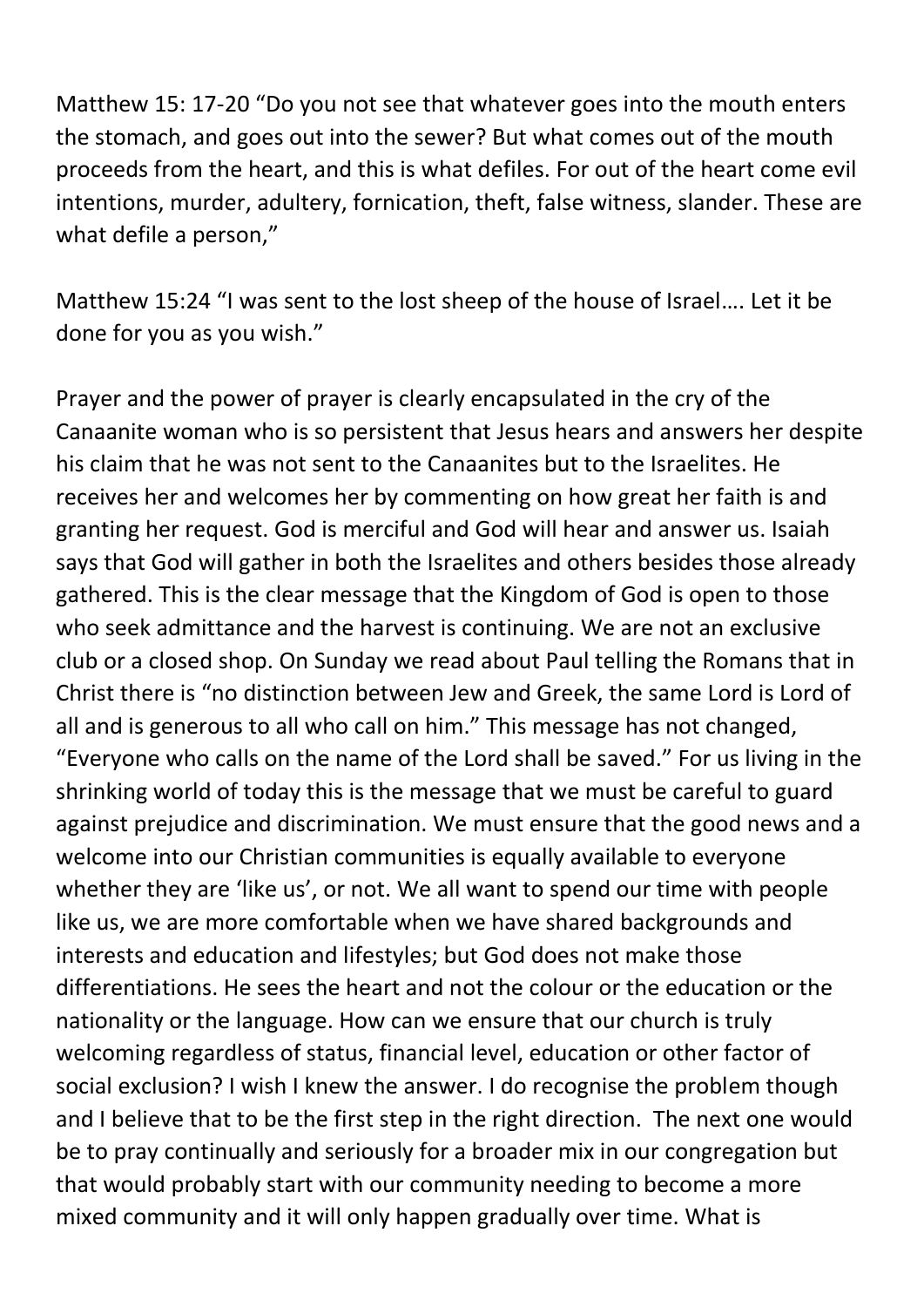important is keeping pace with our community and not being left behind as society around us changes.

The last bit is probably the most important and the most difficult to fulfil. We must guard our tongues. What we say and how we say it is so important. Jesus warned his disciples that it was what comes out of our mouths that reveals our hearts, and evil intent or sin in the heart can unfortunately escape via the lips. Unkind words cannot be taken back. Seeming to agree with prejudice and discrimination is unchristian; and casting aspersions via gossip is too easy. I will be the first to hold my hand up and say that I am a chatterbox. I speak too much, and too often without careful thought. I hope that God is working via his Holy Spirit in me to help me to learn to pause and think before I speak or email, but I have a long way to go yet. I pray constantly that God will be in my speech and that he will give me the right words. I am less good at remembering to hold my tongue unless God has given me the right words. Fortunately, we are all promised that our sins will be forgiven as long as we are truly repentant and ask in faith. We do the best we can each day and we get a fresh start and a new opportunity each day. God be in your hearts and minds and speech and may our prayers be answered. Amen

Affirmation of faith

Let us affirm our faith in Jesus Christ the Son of God. **Though he was divine, he did not cling to equality with God, but made himself nothing. Taking the form of a slave, he was born in human likeness. He humbled himself and was obedient to death, even the death of the cross. Therefore God has raised him on high, and given him the name above every name: that at the name of Jesus every knee should bow, and every voice proclaim that Jesus Christ is Lord, to the glory of God the Father. Amen.**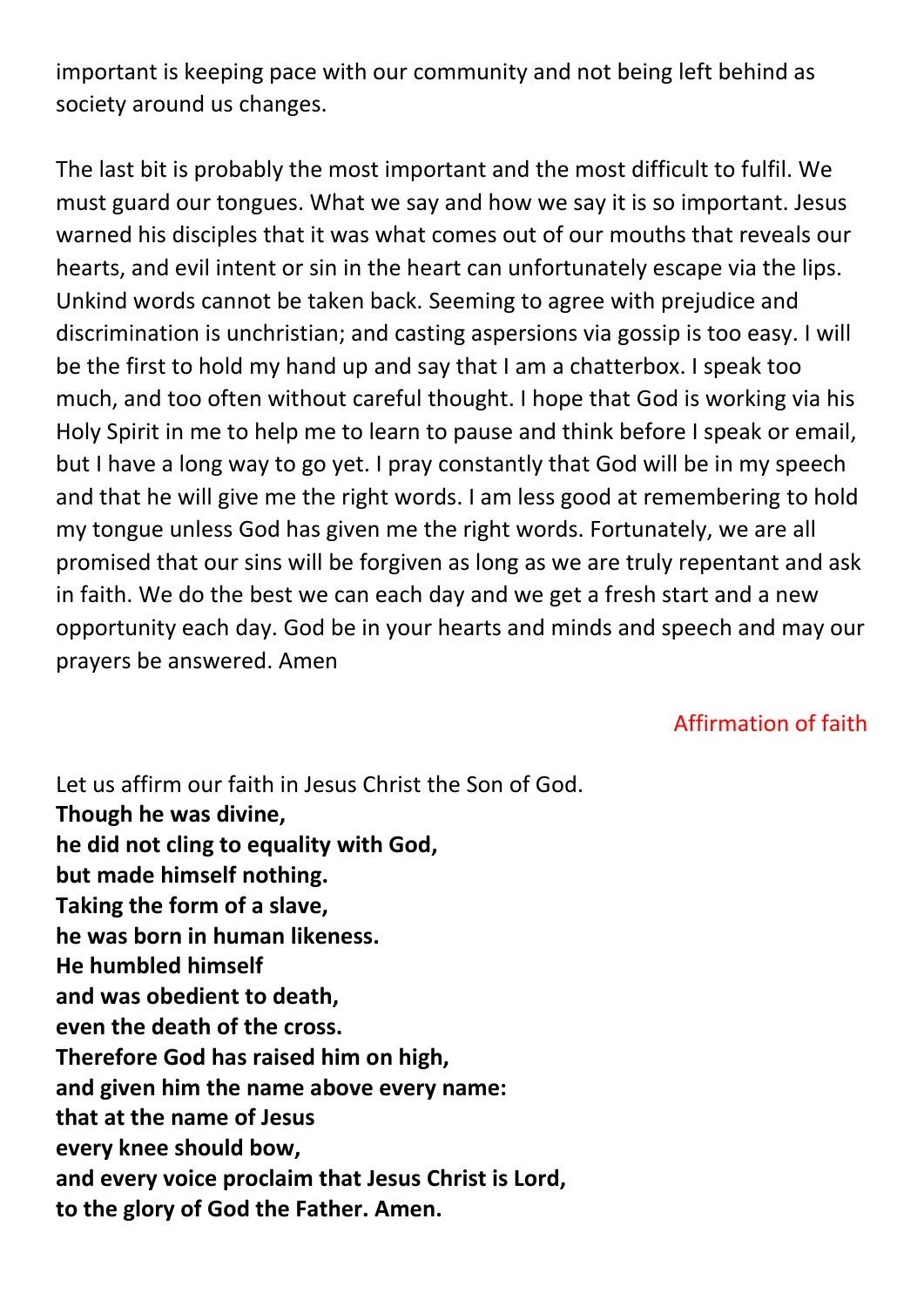## Prayers of Intercessions led by Michael Richardson

Lord, you are our refuge and our strength You make a high place for us to dwell in safety You surround us and protect us You turn our enemies into friends, and our friends into family You are our refuge and our strength

O Lord, bless your church and the work that is being done in your name throughout the world.,Covid-19 has reminded us that your church is not buildings, but people. We thank you that we can worship and pray together, and feel that we are in your presence, even if we cannot congregate fully in our church buildings.

Similarly, we pray that whilst we cannot fully and properly enjoy church fellowship by meeting together physically, we can continue to keep in touch by other means.

Lord, we thank you that we have so many communication tools to use – we can telephone, write letters, e-mail, text, zoom, FaceTime and use other social media outlets. We pray for the resumption of church normality as soon as possible. Lord, we pray for our clergy and church leaders at this difficult time, and we ask that you pour down upon them your love, guidance and encouragement. O Lord, help us to be a warm, welcoming and caring church within our communities.

Lord, in your mercy, **Hear our prayer.**

O Lord, we pray for our world and its people. We pray that it is not destroyed or spoilt by wars and fighting; by our failure to respect our surroundings and resources, or by pestilence and other disasters.

We pray that when countries of the world have finished fighting the common Covid-19 enemy, they do not return to fighting amongst themselves. We pray that where cooperation and sharing has been generated during the present world uncertainty, it may be carried forward and built upon when some sort of normality returns to our lives. We pray for those people in Asia, Africa and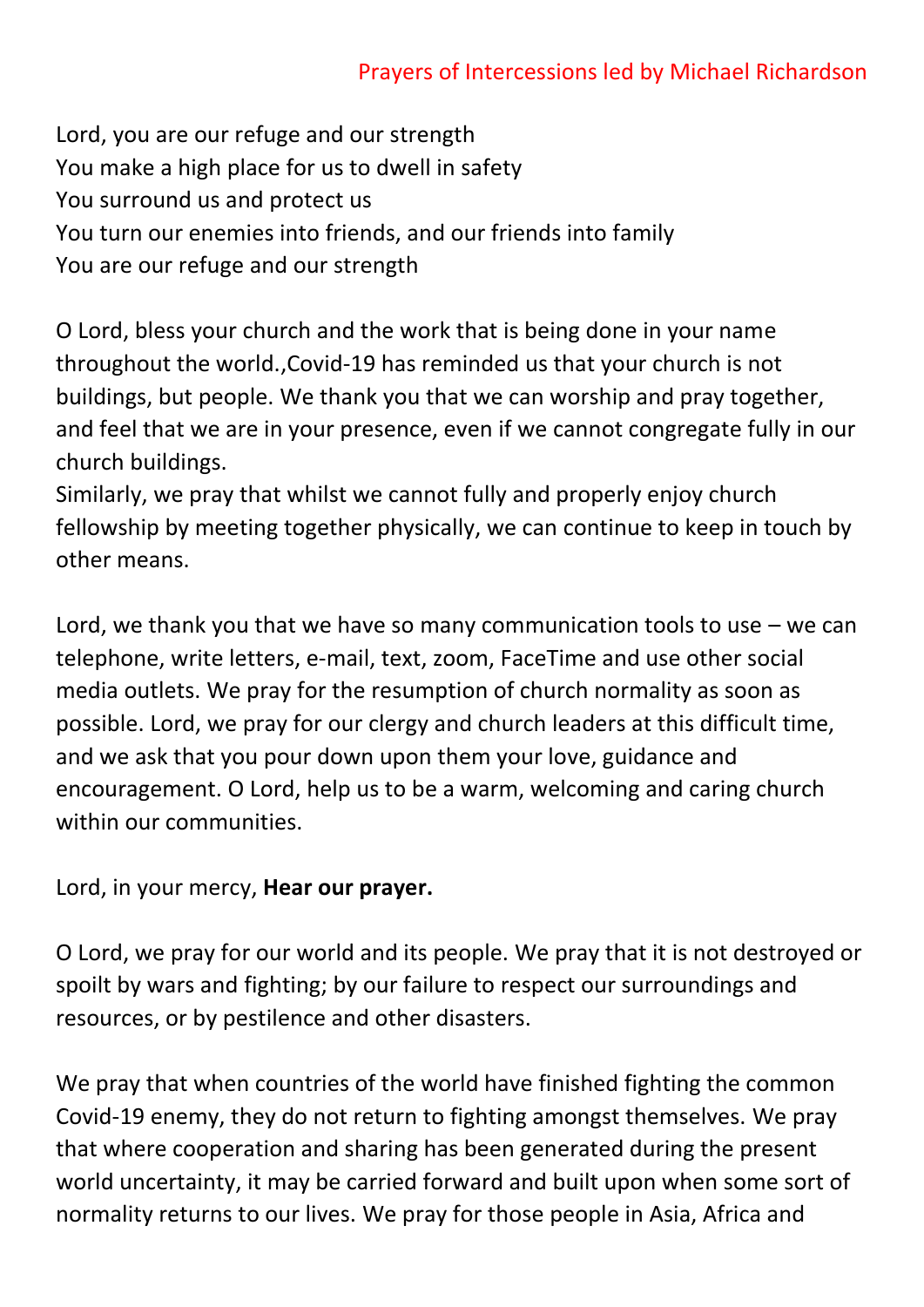South America – as well as those in immigration camps – who do not have the money, facilities or expertise that we have. We pray for the discovery of a vaccine to protect us against Covid-19. We pray also that, once discovered, it is shared throughout the world and not selfishly restricted in its distribution.

Lord, in your mercy, **Hear or prayer.**

O Lord, we pray for our communities and our families. We thank you for the wonderful work that is being done in our villages – the many acts of care, support, encouragement, help and sharing that go on every day. O Lord, for a time many family members have been kept apart physically. Yet in many ways, because of this they have been brought closer together. Lord, we pray for all the people, especially those in our own communities and families, who have lost income, jobs or livelihoods through the economic fallout from the pandemic.

May we try to support businesses in our own villages which might be struggling.,O Lord, help us to use the gifts and talents you have given each of us, for the benefit of others and not just for ourselves.

Lord, in your mercy, **Hear our prayer.**

O Lord, we pray for all the people who are, or have been in hospital; the people who have had operations or treatment postponed or cancelled, and those who might experience longer term suffering or problems as a result of this. We pray for doctors, nurses and medical staff, and for all NHS and care workers. We thank you for all those people who have recovered from their illnesses, and we ask you to bless those who have not. In particular we remember all who have passed away without their families and friends being able to be present or to properly show their respects. We remember especially those known to each of us.

Lord, in your mercy, **Hear our prayer.**

**Merciful Father, accept these prayers for the sake of your Son, our Saviour Jesus Christ. Amen.**